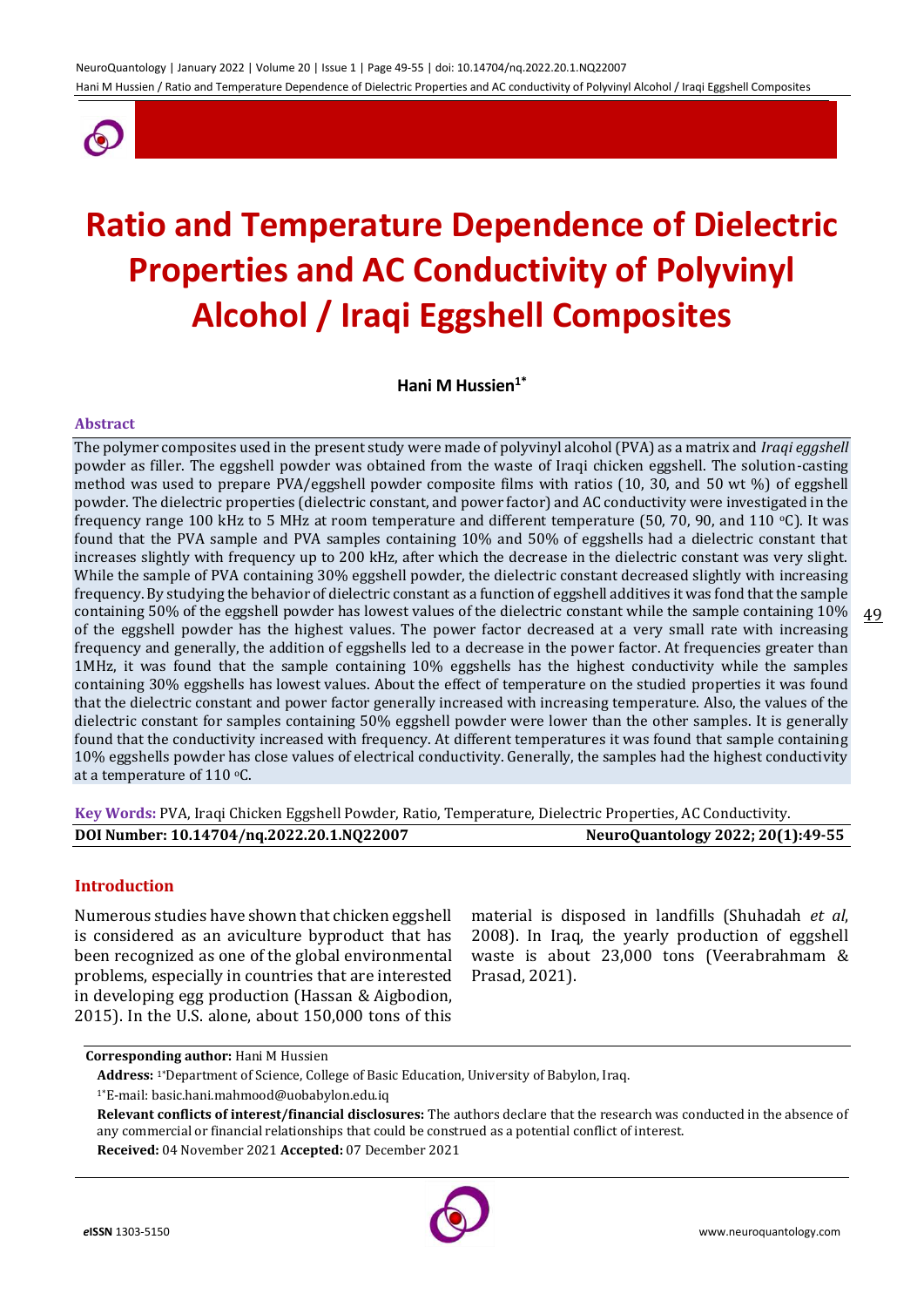The general composition of eggshells, which varies according to each species, is a protein lined with mineral crystals, usually of a calcium compound such as calcium carbonate, these characteristics be eligible eggshell as a good candidate for bulk quantity, low-cost, lightweight and low load bearing composite utilizations, such as the automotive industry, homes, offices, trucks, and plants (Hassan *et al*, 2012). Many industrial wastes can be used as additives to other materials (such as polymers), and this means reducing the impact of these wastes. Eggshell is an example of this type of waste. In addition, the physical properties of a specific polymer can be controlled by changing the type of filler used, its concentration, method of penetration and interaction with the polymer chains (Omed & Bakhtyar, 2011). PVA can be manufactured in film form with promising applications can be easily done by solvent casting method. This synthesis technique is very useful for adding of different fillers materials or dopant into a PVA matrix to improvise or control properties such as thermal, morphological, photoluminescence, optical (Khan *et al*, 2019). PVA has many applications such as electronic devices, synthetic biomedical devices, membrane applications, drug delivery systems, electrochromic appliances, packaging, and textile applications (Deshmukh *et al*, 2016; Mohanapriya *et al,* 2017; Mohanapriya *et al*, 2016; Deshmukh *et al* 2017; Abdulkadir *et al*, 2021). A wide range of filler has been added to PVA to enhance or modify dielectric, optical, mechanical and gas separation properties (Reddy *et al*, 2019; Zheng *et al,* 2020; Karthik *et al*, 2020; Sanaa, 2021). Due to these many properties, PVA was chosen as a host matrix in this study by investigating the behavior of dielectric properties (dielectric constant, power factor) and conductivity at room temperature and different temperature within range of frequencies from 100 kHz to 5 MHz of PVA /eggshell composites.

## **Experimental Work**

The samples used in this research were prepared by using polymer as a basic material and Iraqi eggshells as an additive. The eggshell was collected, then washed and dried, after which it was ground using an electric grinder, with a grinding time of three hours. Then the powder obtained from the grinding process was sieved using a sieve with a diameter of 25 micron. The solution-casting method was used to prepare PVA/eggshell powder composite films with ratios (10, 30, and 50 wt %) of eggshell powder. The required amount of PVA powder was dissolved in

distilled water (DW) at 80°C for 2 hr. The PVA solution was then continuously stirred with a magnetic stirrer for 2 hr then the desired amounts of eggshell powder were added. The final solution is placed in a Petri dish in a dust-free chamber to allow the solvent to slowly evaporate in air at room temperature for seven days. The thickness of the resulting samples ranged from 0.06 to 0.17 mm.

The dielectric properties (dielectric constant  $\varepsilon'$  and power factor tan *δ*) AC conductivity *σ* were measured by using a Hioki 3532 LCR Hi tester from 1000 Hz to 5 MHz at room temperature and different temperature (50, 70, 90, and  $110\textdegree C$ ). The dielectric constant  $(\varepsilon)$ , AC conductivity  $\sigma$ <sub>(*ω*)</sub>, and power factor (tan *δ*) were calculated by using the following equations (Bhat *et al*, 2004):

$$
\varepsilon = \frac{\varepsilon_p d}{(\varepsilon_0 A)}
$$

$$
\sigma = \frac{d}{(R_p A)} (\text{ohm.m})^{-1}
$$

$$
\tan \delta = \frac{1}{R_p 2\pi f C_p}
$$

Where *d* is the thickness of the sample, *A* is the area of the electrodes:  $A = \pi r^2$ , and  $ε_0$  is the free space permittivity (8.854 *×* 10*−*<sup>12</sup> F/m).

# **Result and Discussion**

Fig.1 shows the change of the dielectric constant with frequency at room temperature for composites consisting of PVA with additions of eggshell powder. It is clear that the PVA sample and samples containing 10% and 50% of eggshells have a dielectric constant that increases slightly with frequency up to 200 kHz, after which the decrease in the dielectric constant is very slight. In the sample containing 30% eggshell powder, the dielectric constant decreases slightly with increasing frequency. Increasing the dielectric constant with an increase in frequency indicates that the polarization of the samples increases due to the accumulation of charges on the electrodes, that is, the increase in the interfacial polarization of the electrodes or the increase in the possibility of molecules or dipoles to align with the change in the applied field (Tsangaris *et al*, 1998; Psarras *et al*, 2007). This is the reason for the slight increase in the dielectric constant of some samples from 100 kHz up to the frequency of 200 kHz. Also, for all samples it is noticed that the decrease in dielectric constant with frequency is very little. The reason for decreasing the dielectric constant with frequency is due to the inability of the dipoles to align with the change in the applied field and thus the decrease in polarization (Chatchai *et al*,



50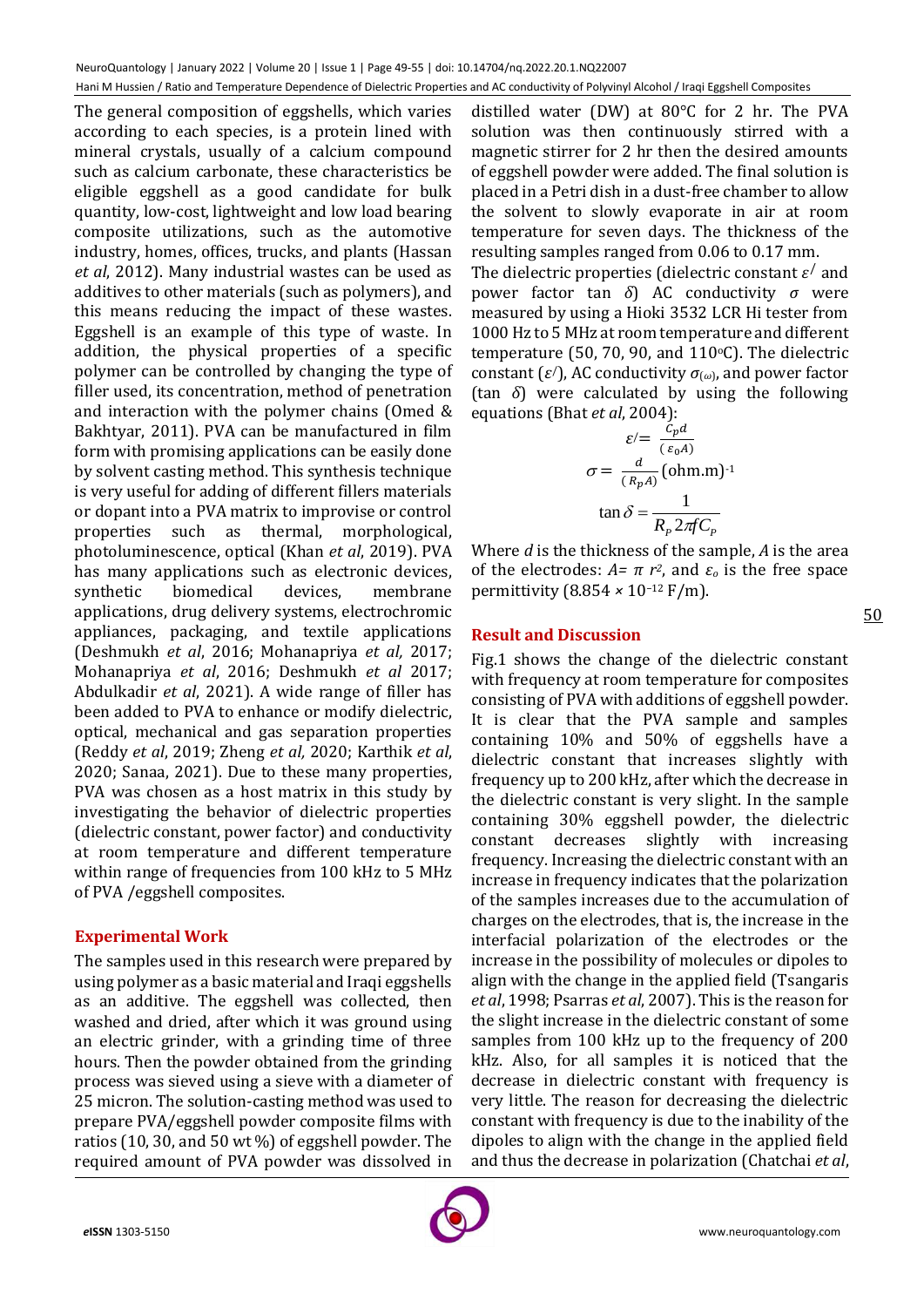2013). Regarding the effect of increasing the percentage of eggshells, it is noted from the figure that the lowest values of the dielectric constant are for the sample containing 50% of the eggshell powder and the highest values for the sample containing 10% of the eggshell powder. It is noticed that the dielectric constant increases when adding 10% of the eggshell powder, but the continuous increase in the percentage of filler led to a decrease in the dielectric constant. In other words, the values of the dielectric constant decreased with the increase of the eggshell powder from 10 to 50%. The reason for this may be attributed to the fact that the addition of eggshell powder caused the inhibition of the movement of the dipoles to align with the change in the applied field, which means the lack of polarization, i.e., the dielectric constant.



**Figure 1.** Dielectric constant plot of PVA/eggshell powder composites at different frequencies and filler concentrations

It is noticed from Fig. 2, with the exception of the addition of 30% of the eggshells, the addition of eggshells led to a decrease in the power factor. This is consistent with the behavior of the dielectric constant, that is, the increase in the addition of eggshells powder decreased the polarization, and this means that the addition of 10% and 50% of the eggshells powder led to a decrease in the response of the dipoles, which means a decrease in the dielectric constant. For the sample containing 30% eggshells, the power factor increases with increasing frequency up to 5 MHz. It is generally observed from Fig. 2 that the power factor decreases at a very small rate with increasing frequency. This is due to the inability of the dipoles to align with an external electric field, which means that the energy absorbed by the dipoles decreases. As previously indicated, as the frequency decreases, the dielectric constant will increase. This can be interpreted by

taking into account the time available for molecular dipoles to align the field. At lower frequencies, dipoles have enough time to follow the applied electric field and align with it, which leads to larger values of permittivity or power factor (Campo, 2008).



**Figure 2.** Power factor plot of PVA/eggshell powder composites at different frequencies and filler concentrations

51

Variation of electrical conductivity with frequency for the range from 100 kHz to 5MHz for different percentages of eggshell powder additions is shown in Fiq. 3. It is clear that all samples have close values of electrical conductivity up to frequency 1 MHz. At frequencies greater than 1MHz, it is clear that the highest vales of conductivity for samples containing 10% eggshells and the lowest values for samples containing 30% eggshells. An increase in the frequency of the applied electric field leads to an increase in the displacement of ions. An increase in frequency indicates that more energy is being expended on the charge carrier. The charge carrier hopping or tunneling is increased with increasing frequency (Bin Dahman *et al*, 2017). Thus, the AC conductivity increases with increasing frequency.

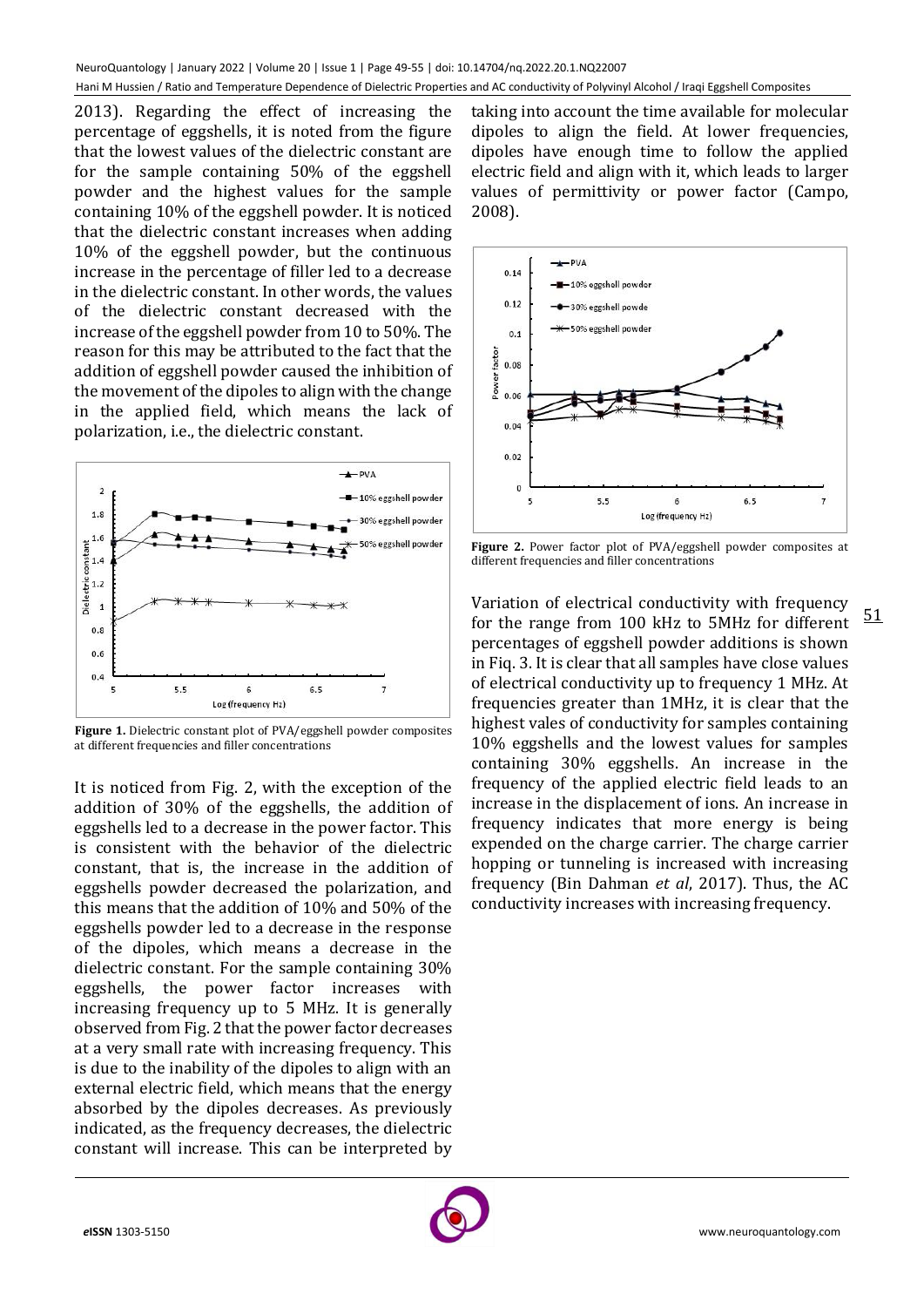



Fig. 4 (A, B, C, D) shows the change of the dielectric constant with temperature for different additives of eggshells powder. It is clear that the dielectric

constant generally increases with increasing temperature and for additives 10%, 30% and 50%, within a range of frequencies from 100 KHz to 5 MHz This is due to the fact that the increase in temperature leads to breaking the bonds between the polymeric chains, which gives more space for the polar groups to align with the change in the applied field, and this means an increase in the polarization or the dielectric constant (Young, 1989; Sinha *et al*, 2015). The figure also shows that samples without additives and samples containing 10% eggshell powder have close values of the dielectric constant at a temperature of  $50^{\circ}$ C and  $70^{\circ}$ C. Also, the values of the dielectric constant for samples containing 50% eggshell powder are lower than the other samples for temperatures from  $50^{\circ}$ C to  $110^{\circ}$ C and for frequencies from 500 KHz to 5MHz. The reason for this may be attributed to the fact that the addition of eggshell powder caused the inhibition of the reorientation of the dipoles towards with the external electric field, which means the lack of polarization, i.e., the dielectric constant.



**Figure 4.** (A, B, C, D): Variation of dielectric constant with temperature for different additives of eggshells powder

Fig. 5 (A, B, C, D) show the effect of temperature on the power factor of samples containing 10%, 30% and 50% additions of eggshell powder for the range of frequencies from 100 kHz to 5 MHz. In general, it is clear that the power factor increases with temperature from 50 to 110 $\degree$ C. At the temperature



52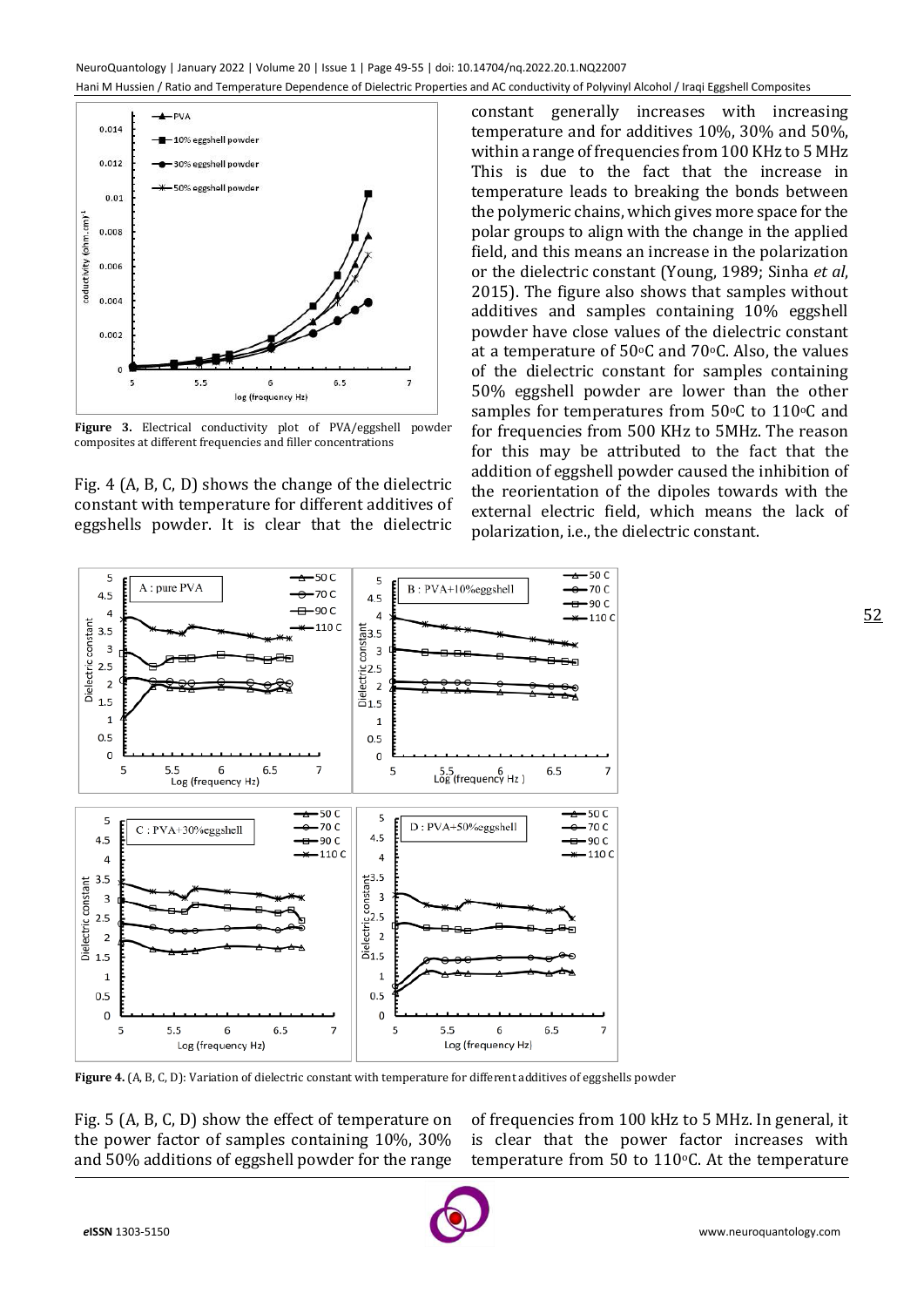of 90  $\circ$ C and 110  $\circ$ C, it was observed that some peaks appear, which represent the greatest energy absorbed by the applied electric field at certain frequencies. Change in power factor with frequency and temperature may be attributed to the movement of charged carriers and relaxation mechanism of the material. Both dielectric constant

and power factor gradually increase with increasing temperature and increase towards lower frequencies. At higher temperatures, the rotation of the dipoles and molecular motions become easier, which speeds up the response to the applied electric field (Suat *et al,* 2016).



**Figure 5.** (A, B, C, D): Variation of power factor with temperature for different additives of eggshells powder

Figure 6 (A,B,C,D) show the change of AC conductivity within the frequencies range from 100 kHz to 5 MHz at different percentages of eggshell powder additions at temperatures 50, 70, 90 and 110 $\degree$ C. It is generally clear that the conductivity increases with the increase in the applied frequency. This is due to the fact that an increase in the frequency of the applied electric field leads to an increase in the displacement of ions. An increase in frequency indicates that more energy is being expended on the charge carrier. The charge carrier

hopping or tunneling is increased with increasing frequency (Bin Dahman *et al*, 2017). Thus, the AC conductivity increases with increasing frequency. Regarding the effect of temperature, the sample containing 10% eggshells powder has close values of electrical conductivity at different temperatures. The values start to vary gradually when adding 30% of the eggshell powder, and when adding 50%, the values are clearly different and the samples have the highest conductivity at a temperature of  $110$ <sup>o</sup>C.

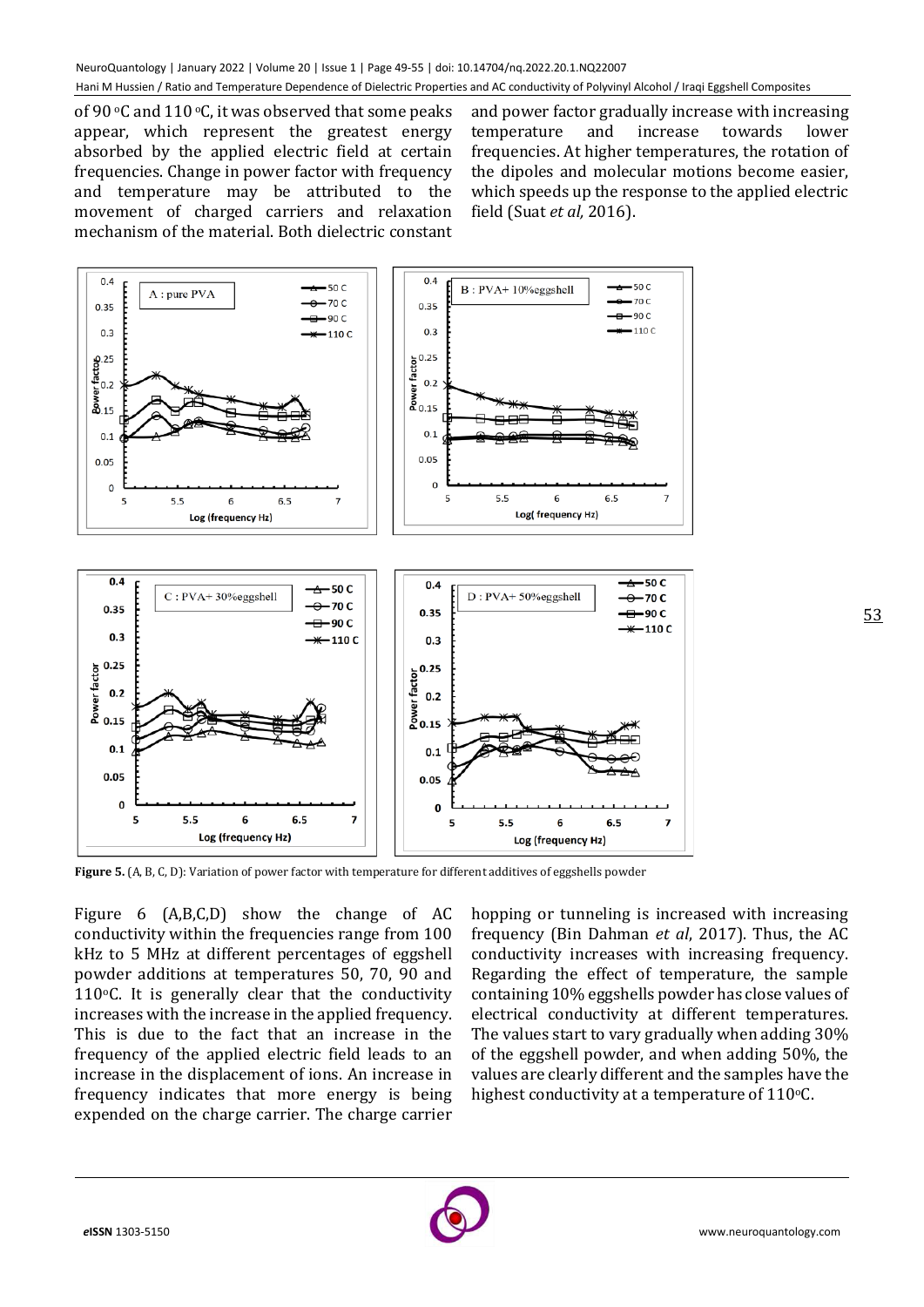NeuroQuantology | January 2022 | Volume 20 | Issue 1 | Page 49-55 | doi: 10.14704/nq.2022.20.1.NQ22007 Hani M Hussien / Ratio and Temperature Dependence of Dielectric Properties and AC conductivity of Polyvinyl Alcohol / Iraqi Eggshell Composites



**Figure 6.** (A,B,C,D): Variation of AC conductivity with temperature for different additives of eggshells powder

## **Conclusion**

The current study aims to use the eggshell powder (from the Iraqi chicken eggshells) as additives to the PVA polymer. The dielectric properties and AC conductivity were studied as a function of the additions ratios and for a range of frequencies from 100 kHz to 5 MHz at temperatures 50°C, 70°C, 90°C and  $110\degree$ C. It was found that the dielectric properties and AC conductivity change with the additions of eggshell powder within the studied frequencies. For example, it was found that adding 30% of eggshell powder to the PVA gave the polymer, at frequencies greater than 1 MHz, the highest values of power factor and the lowest values of conductivity, while the values of the dielectric constant were not affected much in the case of room temperature measurements. On the other hand, both the dielectric constant and the power factor have the lowest values when adding 50% eggshell powder. In addition, it was generally concluded that increasing the temperature causes an increase in the dielectric constant and power factor for all the added percentages of eggshell powder. Also, in the case of adding 10% of eggshell powder, it was found that at the measurement temperatures of  $50^{\circ}$ C and

70°C, the dielectric constant values were close. As for the electrical conductivity, it was not significantly affected by the temperature change when adding 10% of eggshell powder at different measurement temperatures.

#### **References**

- Abdulkadir BA, Dennis JO, Shukur MBA, Nasef MME, Usman F, Adam AA, Adamu UA. Dielectric Study of Gel Polymer Electrolyte Based on PVA-K2CO3-SiO2. *In IOP Conference Series: Materials Science and Engineering* 2021; 1092(1).
- Cetiner S, Sirin S, Olariu M, Sarac AS. Frequency and temperature dependence of dielectric behaviors for conductive acrylic composites. *Advances in Polymer Technology* 2016; 35(1).
- Bhat MH, Kandavel M, Ganguli M, Rao KJ. Li+ ion conductivities in boro-tellurite glasses. *Bulletin of Materials Science* 2004; 27(2): 189-198.
- Bin‐Dahman OA, Rahaman M, Khastgir D, Al‐Harthi MA. Electrical and dielectric properties of poly (vinyl alcohol)/starch/graphene nanocomposites. *The Canadian Journal of Chemical Engineering* 2017; 96(4): 903-911.
- Campo EA. *Selection of Polymeric Materials: How to Select Design Properties from Different Standards,* 1st Edition, William Andrew, Norwich, NY, USA 2008.
- Chatchai P, Darika J, Nantakan M. Interface Polarization Effect on Dielectric and Electrical properties of Polyurethane